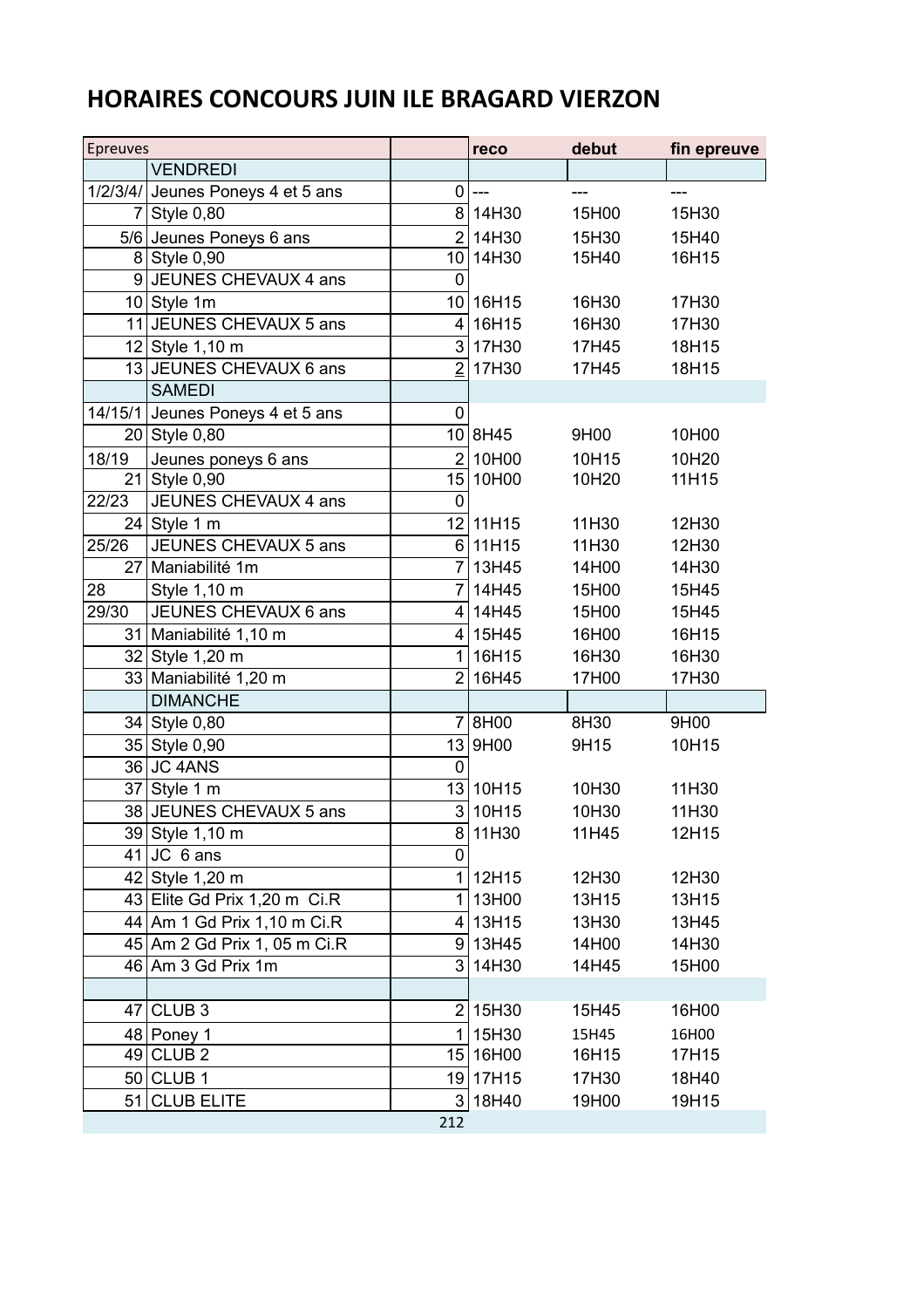$\begin{array}{|c|c|} \hline \rule{0pt}{12pt} \rule{0pt}{2.5pt} \rule{0pt}{2.5pt} \rule{0pt}{2.5pt} \rule{0pt}{2.5pt} \rule{0pt}{2.5pt} \rule{0pt}{2.5pt} \rule{0pt}{2.5pt} \rule{0pt}{2.5pt} \rule{0pt}{2.5pt} \rule{0pt}{2.5pt} \rule{0pt}{2.5pt} \rule{0pt}{2.5pt} \rule{0pt}{2.5pt} \rule{0pt}{2.5pt} \rule{0pt}{2.5pt} \rule{0pt}{2.5pt} \rule{0pt}{2.5pt} \rule{0pt}{2.5$ 

 $\begin{array}{c} \hline \end{array}$